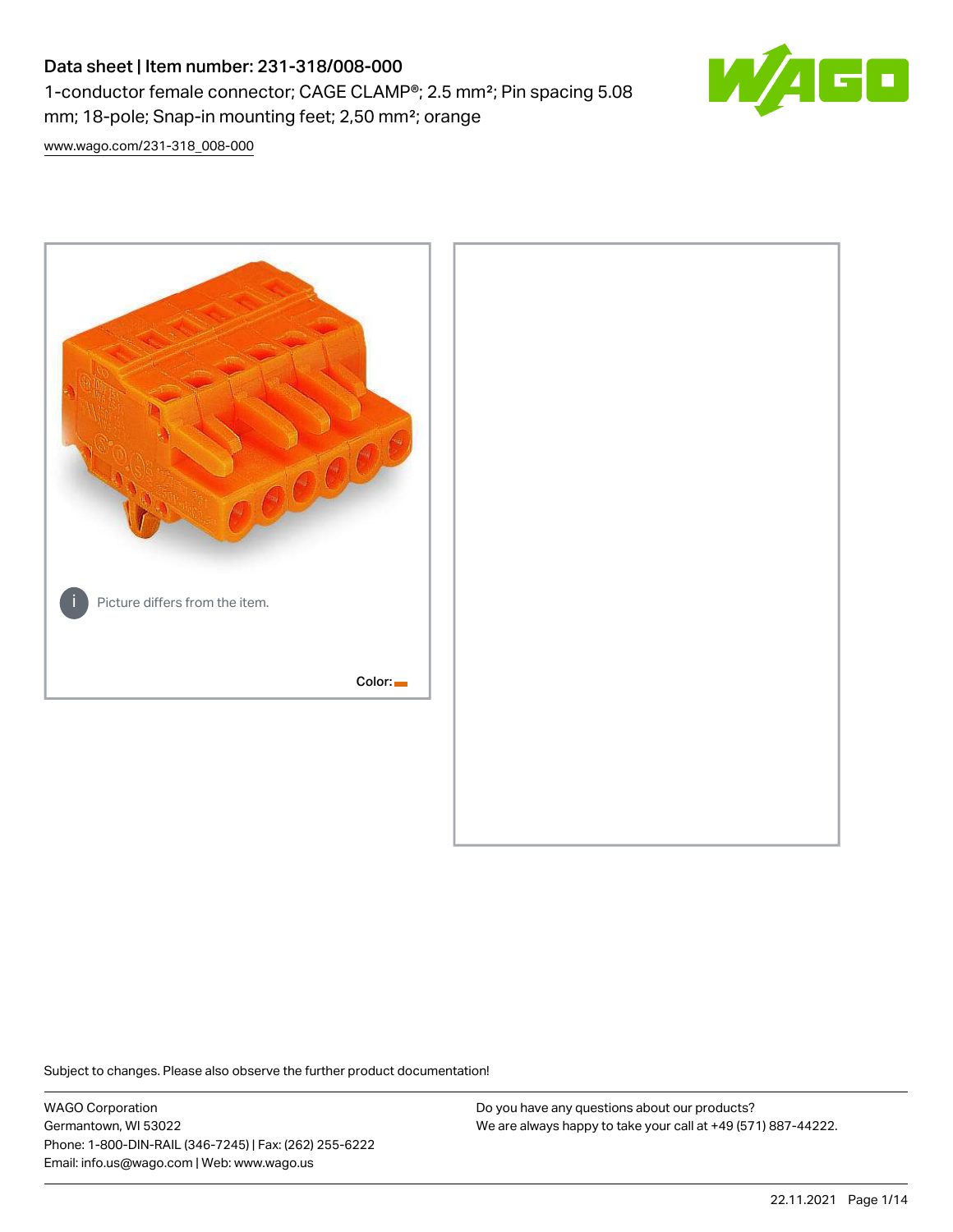

Dimensions in mm

 $L =$  (pole no. x pin spacing) + 1.5 mm

2- to 3-pole female connectors – one latch only

#### Item description

- **Universal connection for all conductor types**
- Easy cable pre-assembly and on-unit wiring via vertical and horizontal CAGE CLAMP<sup>®</sup> actuation  $\blacksquare$
- $\blacksquare$ Integrated test ports
- $\blacksquare$ With coding fingers

Subject to changes. Please also observe the further product documentation! Data

WAGO Corporation Germantown, WI 53022 Phone: 1-800-DIN-RAIL (346-7245) | Fax: (262) 255-6222 Email: info.us@wago.com | Web: www.wago.us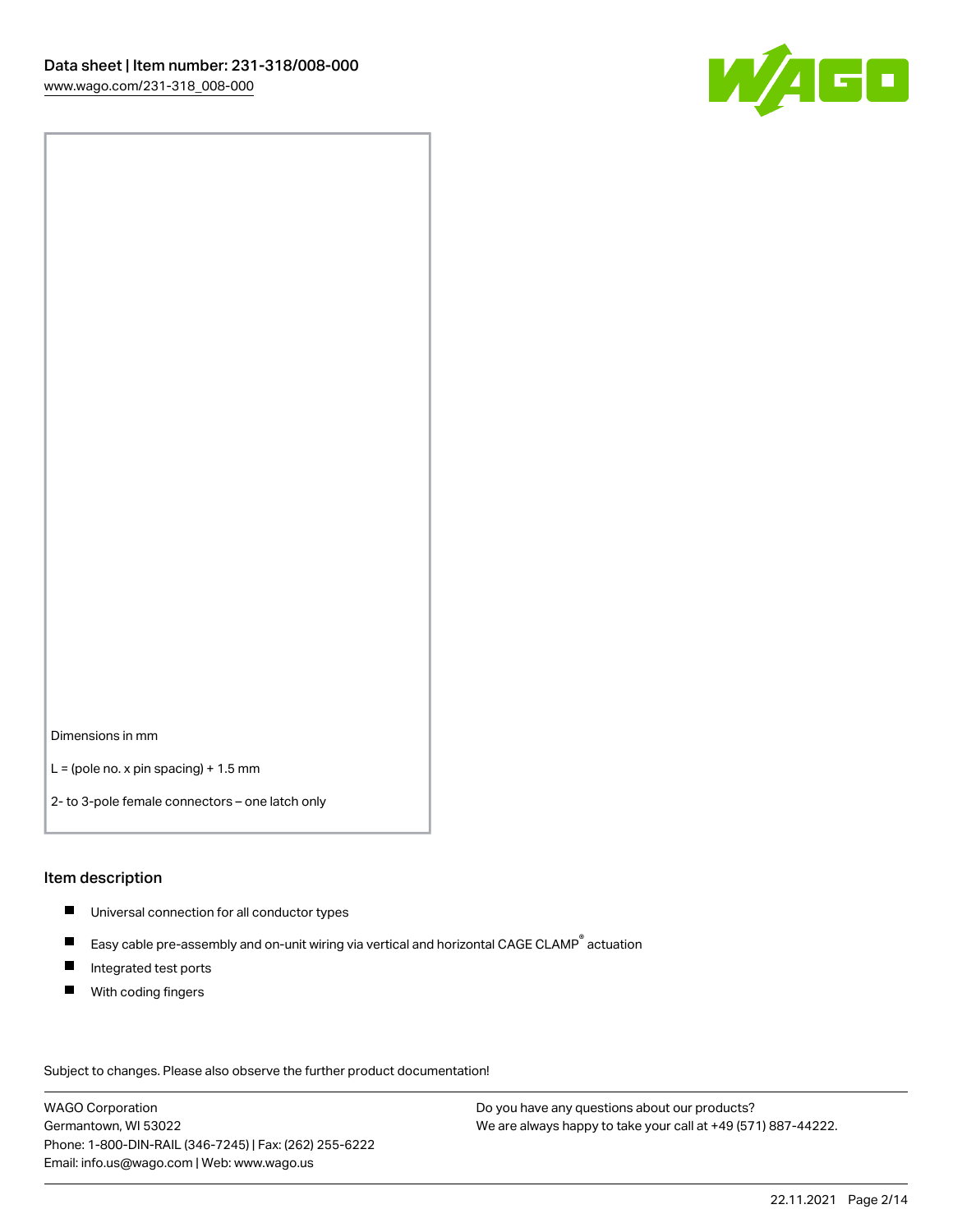

# Data Notes

| Safety information 1 | The MCS-MULTI CONNECTION SYSTEM includes connectors<br>without breaking capacity in accordance with DIN EN 61984. When<br>used as intended, these connectors must not be connected<br>/disconnected when live or under load. The circuit design should<br>ensure header pins, which can be touched, are not live when<br>unmated. |
|----------------------|-----------------------------------------------------------------------------------------------------------------------------------------------------------------------------------------------------------------------------------------------------------------------------------------------------------------------------------|
| Variants:            | Gold-plated or partially gold-plated contact surfaces<br>Other versions (or variants) can be requested from WAGO Sales or<br>configured at https://configurator.wago.com/                                                                                                                                                         |

# Electrical data

# IEC Approvals

| Ratings per                 | IEC/EN 60664-1                                                        |
|-----------------------------|-----------------------------------------------------------------------|
| Rated voltage (III / 3)     | 320 V                                                                 |
| Rated surge voltage (III/3) | 4 <sub>k</sub> V                                                      |
| Rated voltage (III/2)       | 320 V                                                                 |
| Rated surge voltage (III/2) | 4 <sub>k</sub> V                                                      |
| Nominal voltage (II/2)      | 630 V                                                                 |
| Rated surge voltage (II/2)  | 4 <sub>k</sub> V                                                      |
| Rated current               | 16A                                                                   |
| Legend (ratings)            | $(III / 2)$ $\triangle$ Overvoltage category III / Pollution degree 2 |

## UL Approvals

| Approvals per                  | UL 1059 |
|--------------------------------|---------|
| Rated voltage UL (Use Group B) | 300 V   |
| Rated current UL (Use Group B) | 15 A    |
| Rated voltage UL (Use Group D) | 300 V   |
| Rated current UL (Use Group D) | 10 A    |

# Ratings per UL

| Rated voltage UL 1977 | 300 V |
|-----------------------|-------|
| Rated current UL 1977 |       |

# CSA Approvals

Approvals per CSA

Subject to changes. Please also observe the further product documentation!

| <b>WAGO Corporation</b>                                | Do you have any questions about our products?                 |
|--------------------------------------------------------|---------------------------------------------------------------|
| Germantown, WI 53022                                   | We are always happy to take your call at +49 (571) 887-44222. |
| Phone: 1-800-DIN-RAIL (346-7245)   Fax: (262) 255-6222 |                                                               |
| Email: info.us@wago.com   Web: www.wago.us             |                                                               |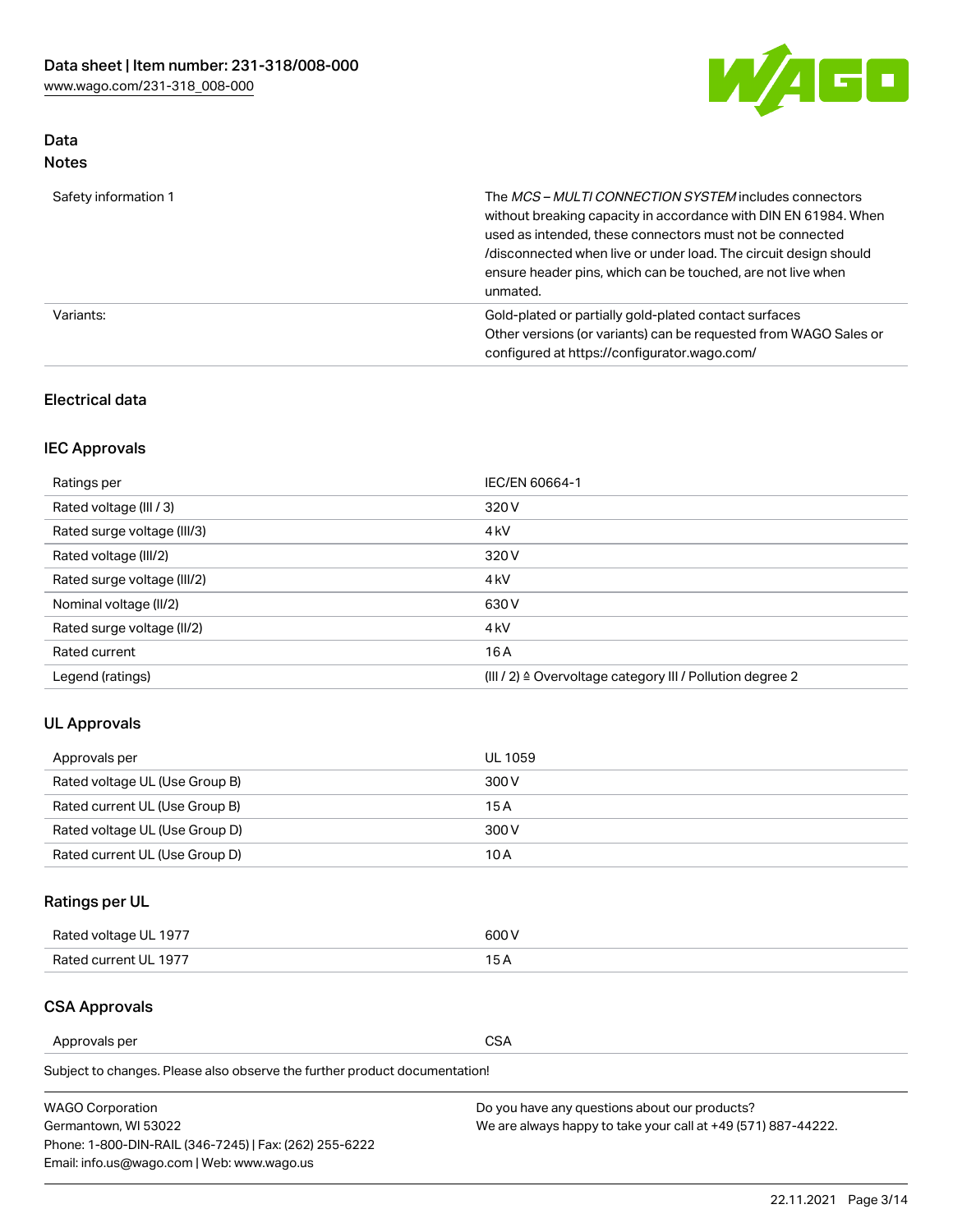[www.wago.com/231-318\\_008-000](http://www.wago.com/231-318_008-000)



| Rated voltage CSA (Use Group B) | 300 V |
|---------------------------------|-------|
| Rated current CSA (Use Group B) | 15 A  |
| Rated voltage CSA (Use Group D) | 300 V |
| Rated current CSA (Use Group D) | 10 A  |

### Connection data

| Total number of connection points | 18 |
|-----------------------------------|----|
| Total number of potentials        | 18 |
| Number of connection types        |    |
| Number of levels                  |    |

### Connection 1

| Connection technology                             | CAGE CLAMP®                            |
|---------------------------------------------------|----------------------------------------|
| Actuation type                                    | Operating tool                         |
| Solid conductor                                   | $0.082.5$ mm <sup>2</sup> / 28  12 AWG |
| Fine-stranded conductor                           | $0.082.5$ mm <sup>2</sup> / 28  12 AWG |
| Fine-stranded conductor; with insulated ferrule   | $0.251.5$ mm <sup>2</sup>              |
| Fine-stranded conductor; with uninsulated ferrule | $0.252.5$ mm <sup>2</sup>              |
| Strip length                                      | $89$ mm $/ 0.310.35$ inch              |
| Number of poles                                   | 18                                     |
| Conductor entry direction to mating direction     | 0°                                     |

## Physical data

| Pin spacing             | 5.08 mm / 0.2 inch    |
|-------------------------|-----------------------|
| Width                   | 92.94 mm / 3.659 inch |
| Height                  | 18.8 mm / 0.74 inch   |
| Height from the surface | 14.3 mm / 0.563 inch  |
| Depth                   | 26.45 mm / 1.041 inch |

### Mechanical data

| Housing sheet thickness | $0.61.2$ mm / 0.024  0.047 inch |
|-------------------------|---------------------------------|
| Mounting type           | Snap-in foot                    |
| Mounting type           | Panel mounting                  |

### Plug-in connection

Contact type (pluggable connector) example a set of the Female connector/socket

Subject to changes. Please also observe the further product documentation!

WAGO Corporation Germantown, WI 53022 Phone: 1-800-DIN-RAIL (346-7245) | Fax: (262) 255-6222 Email: info.us@wago.com | Web: www.wago.us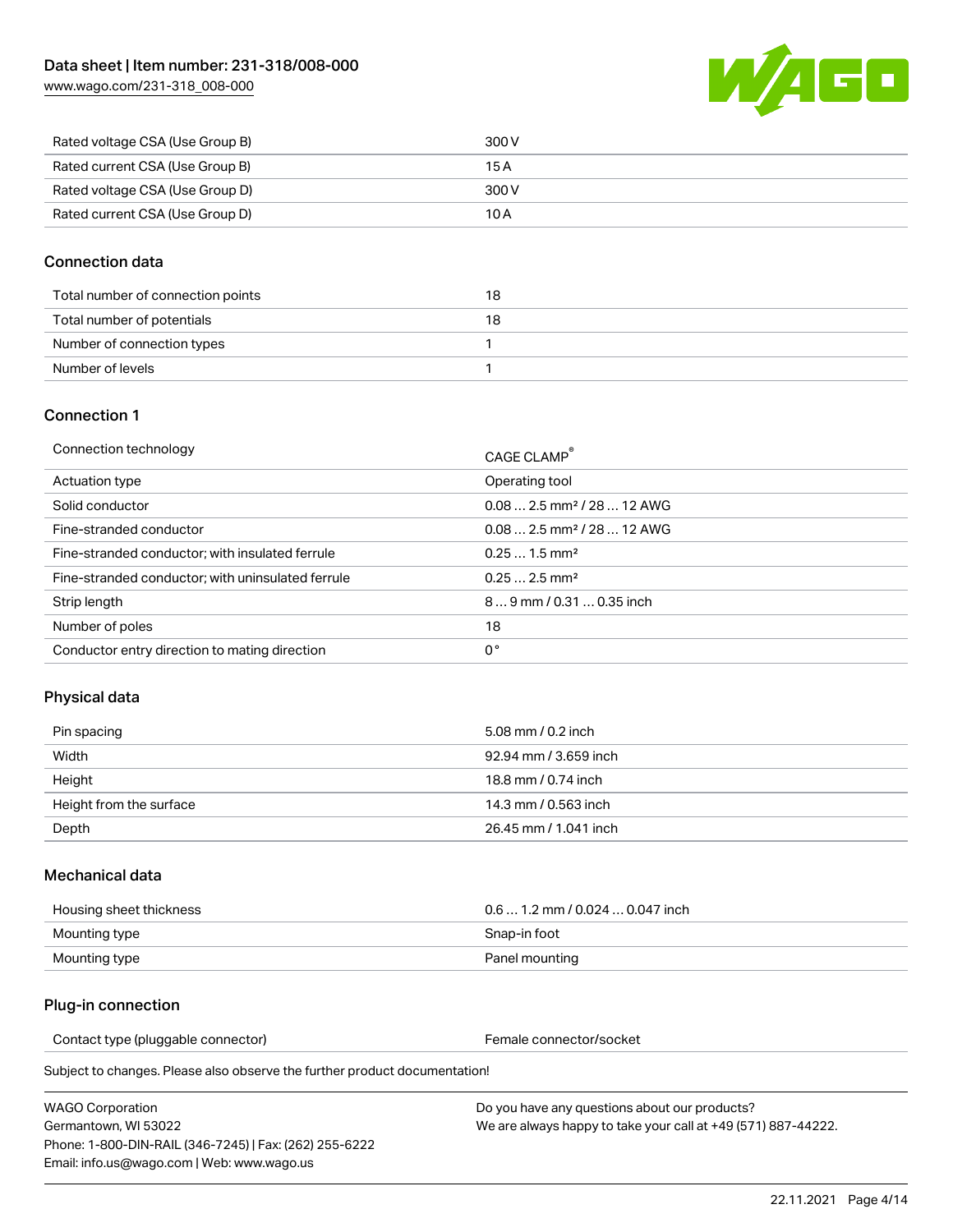[www.wago.com/231-318\\_008-000](http://www.wago.com/231-318_008-000)



| Connector (connection type)   | for conductor |
|-------------------------------|---------------|
| Mismating protection          | No            |
| Locking of plug-in connection | Without       |

### Material data

| Color                       | orange                            |
|-----------------------------|-----------------------------------|
| Material group              |                                   |
| Insulation material         | Polyamide (PA66)                  |
| Flammability class per UL94 | V0                                |
| Clamping spring material    | Chrome nickel spring steel (CrNi) |
| Contact material            | Copper alloy                      |
| Contact plating             | tin-plated                        |
| Fire load                   | 0.476 MJ                          |
| Weight                      | 33g                               |
|                             |                                   |

### Environmental requirements

| Limit temperature range<br>. | -60 … +85 °Ր |
|------------------------------|--------------|
|------------------------------|--------------|

### Commercial data

| Product Group         | 3 (Multi Conn. System) |
|-----------------------|------------------------|
| PU (SPU)              | 10 Stück               |
| Packaging type        | box                    |
| Country of origin     | <b>DE</b>              |
| <b>GTIN</b>           | 4044918375986          |
| Customs tariff number | 8536694040             |

### Approvals / Certificates

#### Country specific Approvals

| Logo                                                                       | Approval                                     | <b>Additional Approval Text</b> | Certificate<br>name |
|----------------------------------------------------------------------------|----------------------------------------------|---------------------------------|---------------------|
|                                                                            | <b>CB</b><br><b>DEKRA Certification B.V.</b> | IEC 61984                       | NL-39756            |
|                                                                            | <b>CSA</b><br>DEKRA Certification B.V.       | C <sub>22.2</sub>               | 1466354             |
|                                                                            | <b>KEMA/KEUR</b><br>DEKRA Certification B.V. | EN 61984                        | 2190761.01          |
| Subject to changes. Please also observe the further product documentation! |                                              |                                 |                     |

WAGO Corporation Germantown, WI 53022 Phone: 1-800-DIN-RAIL (346-7245) | Fax: (262) 255-6222 Email: info.us@wago.com | Web: www.wago.us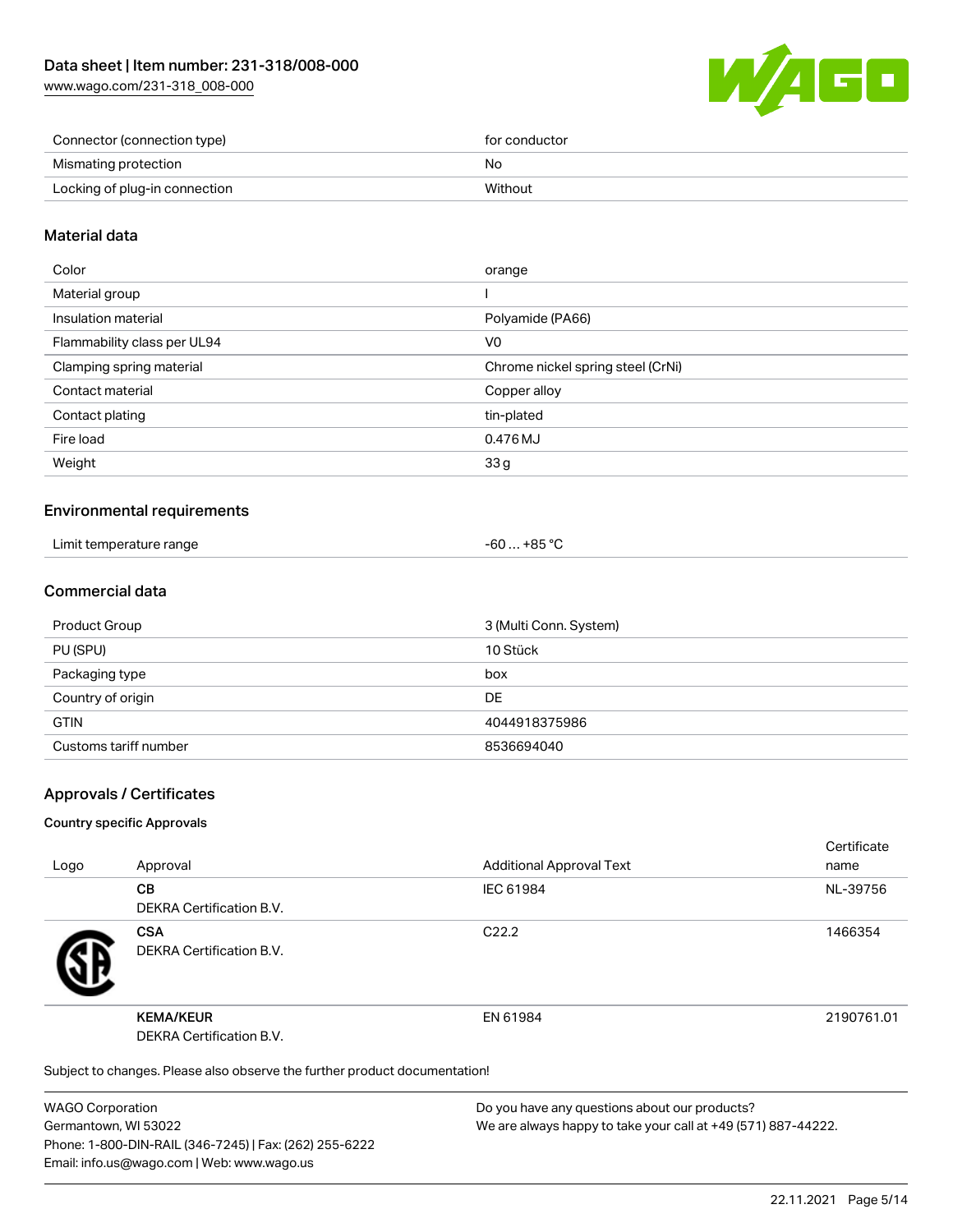



#### Ship Approvals

| Logo                         | Approval                                  | <b>Additional Approval Text</b> | Certificate<br>name               |
|------------------------------|-------------------------------------------|---------------------------------|-----------------------------------|
| ABS<br><b>SERVICE AND IN</b> | <b>ABS</b><br>American Bureau of Shipping | $\overline{\phantom{0}}$        | $19-$<br>HG1869876-<br><b>PDA</b> |

#### UL-Approvals

| Logo                       | Approval                                    | <b>Additional Approval Text</b> | Certificate<br>name |
|----------------------------|---------------------------------------------|---------------------------------|---------------------|
| $\boldsymbol{\mathcal{A}}$ | UL<br>UL International Germany GmbH         | <b>UL 1977</b>                  | E45171              |
|                            | <b>UR</b><br>Underwriters Laboratories Inc. | <b>UL 1059</b>                  | E45172              |

#### **Counterpart**

|              | ltem no.231-648                                      |                      |
|--------------|------------------------------------------------------|----------------------|
| <b>ATANA</b> | Male connector; 18-pole; Pin spacing 5.08 mm; orange | www.wago.com/231-648 |

#### Optional accessories

#### Cover

|                                                          | www.wago.com/231-669 |
|----------------------------------------------------------|----------------------|
|                                                          |                      |
| Lockout caps; for covering unused clamping units; orange |                      |
|                                                          |                      |

Insulations stops

Insulation stop



Item no.: 231-672 Insulation stop; 0.75 - 1 mm²; dark gray [www.wago.com/231-672](http://www.wago.com/231-672)

Item no.: 231-669

Subject to changes. Please also observe the further product documentation!

WAGO Corporation Germantown, WI 53022 Phone: 1-800-DIN-RAIL (346-7245) | Fax: (262) 255-6222 Email: info.us@wago.com | Web: www.wago.us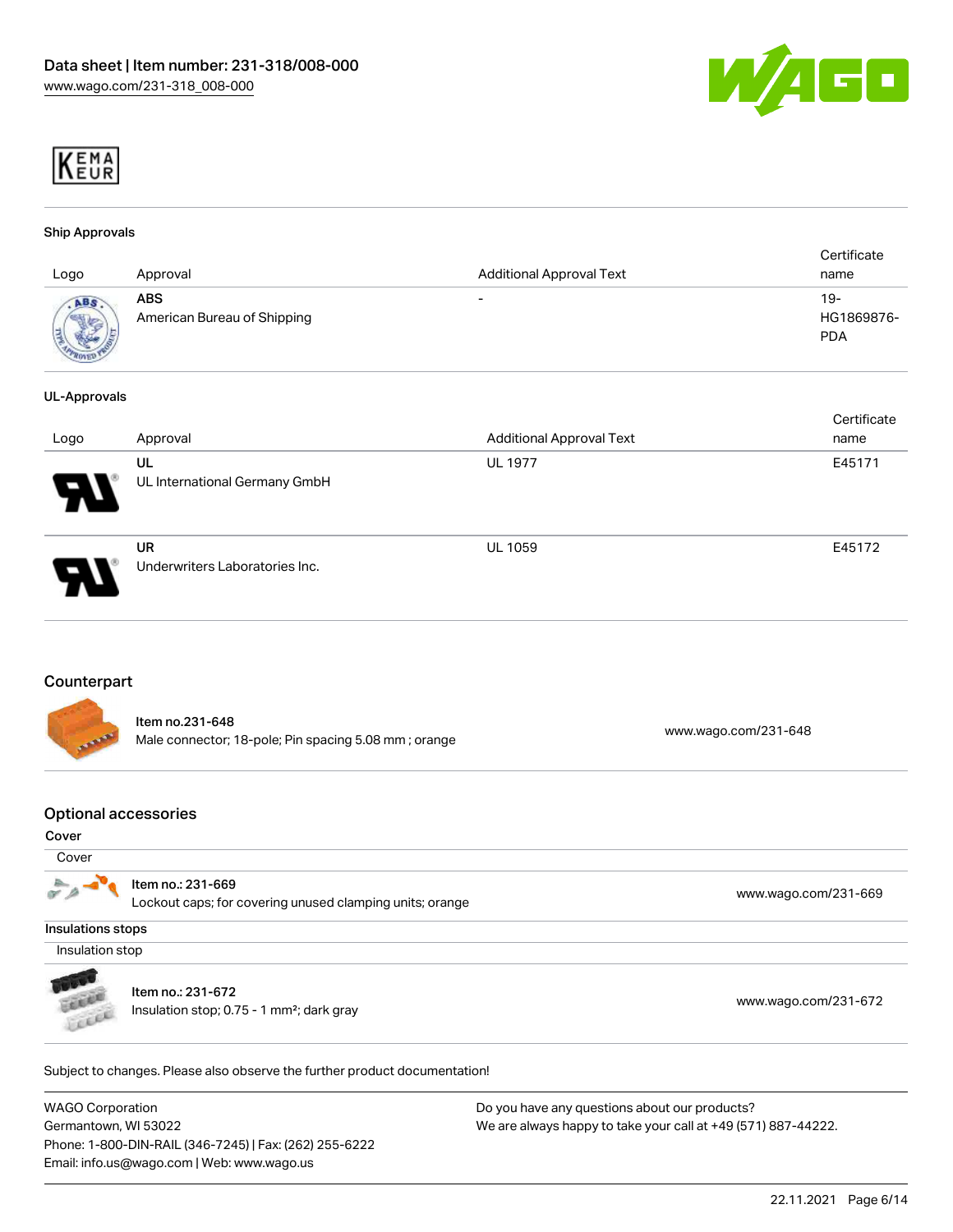Email: info.us@wago.com | Web: www.wago.us





 $\rightarrow$ 

Item no.: 231-670 Insulation stop; 0.08-0.2 mm<sup>2</sup> / 0.2 mm<sup>2</sup> "s"; white [www.wago.com/231-670](http://www.wago.com/231-670)

|                                                 | Item no.: 231-671<br>Insulation stop; 0.25 - 0.5 mm <sup>2</sup> ; light gray                                                                                                                        |                                                                                                                | www.wago.com/231-671             |
|-------------------------------------------------|------------------------------------------------------------------------------------------------------------------------------------------------------------------------------------------------------|----------------------------------------------------------------------------------------------------------------|----------------------------------|
| Marking accessories                             |                                                                                                                                                                                                      |                                                                                                                |                                  |
| Marking strip                                   |                                                                                                                                                                                                      |                                                                                                                |                                  |
|                                                 | Item no.: 210-331/508-103<br>Marking strips; as a DIN A4 sheet; MARKED; 1-12 (200x); Height of marker strip: 2.3 mm/0.091 in; Strip<br>length 182 mm; Horizontal marking; Self-adhesive; white       |                                                                                                                | www.wago.com/210-331<br>/508-103 |
|                                                 | Item no.: 210-331/508-104<br>Marking strips; as a DIN A4 sheet; MARKED; 13-24 (200x); Height of marker strip: 2.3 mm/0.091 in; Strip<br>length 182 mm; Horizontal marking; Self-adhesive; white      |                                                                                                                | www.wago.com/210-331<br>/508-104 |
|                                                 | Item no.: 210-332/508-202<br>Marking strips; as a DIN A4 sheet; MARKED; 1-16 (160x); Height of marker strip: 3 mm; Strip length 182<br>mm; Horizontal marking; Self-adhesive; white                  |                                                                                                                | www.wago.com/210-332<br>/508-202 |
|                                                 | Item no.: 210-332/508-204<br>Marking strips; as a DIN A4 sheet; MARKED; 17-32 (160x); Height of marker strip: 3 mm; Strip length<br>182 mm; Horizontal marking; Self-adhesive; white                 |                                                                                                                | www.wago.com/210-332<br>/508-204 |
|                                                 | Item no.: 210-332/508-206<br>Marking strips; as a DIN A4 sheet; MARKED; 33-48 (160x); Height of marker strip: 3 mm; Strip length<br>182 mm; Horizontal marking; Self-adhesive; white                 |                                                                                                                | www.wago.com/210-332<br>/508-206 |
|                                                 | Item no.: 210-332/508-205<br>Marking strips; as a DIN A4 sheet; MARKED; 1-32 (80x); Height of marker strip: 3 mm; Strip length 182<br>mm; Horizontal marking; Self-adhesive; white                   |                                                                                                                | www.wago.com/210-332<br>/508-205 |
| <b>Testing accessories</b>                      |                                                                                                                                                                                                      |                                                                                                                |                                  |
| Testing accessories                             |                                                                                                                                                                                                      |                                                                                                                |                                  |
|                                                 | Item no.: 210-136<br>Test plug; 2 mm Ø; with 500 mm cable                                                                                                                                            |                                                                                                                | www.wago.com/210-136             |
|                                                 | Item no.: 231-661<br>Test plugs for female connectors; for 5 mm and 5.08 mm pin spacing; 2,50 mm <sup>2</sup> ; light gray                                                                           |                                                                                                                | www.wago.com/231-661             |
| Ferrules                                        |                                                                                                                                                                                                      |                                                                                                                |                                  |
| Ferrule                                         |                                                                                                                                                                                                      |                                                                                                                |                                  |
|                                                 | Item no.: 216-101<br>Ferrule; Sleeve for 0.5 mm <sup>2</sup> / AWG 22; uninsulated; electro-tin plated; silver-colored                                                                               |                                                                                                                | www.wago.com/216-101             |
|                                                 | Item no.: 216-104<br>Ferrule; Sleeve for 1.5 mm <sup>2</sup> / AWG 16; uninsulated; electro-tin plated; silver-colored<br>Subject to changes. Please also observe the further product documentation! |                                                                                                                | www.wago.com/216-104             |
| <b>WAGO Corporation</b><br>Germantown, WI 53022 | Phone: 1-800-DIN-RAIL (346-7245)   Fax: (262) 255-6222                                                                                                                                               | Do you have any questions about our products?<br>We are always happy to take your call at +49 (571) 887-44222. |                                  |

22.11.2021 Page 7/14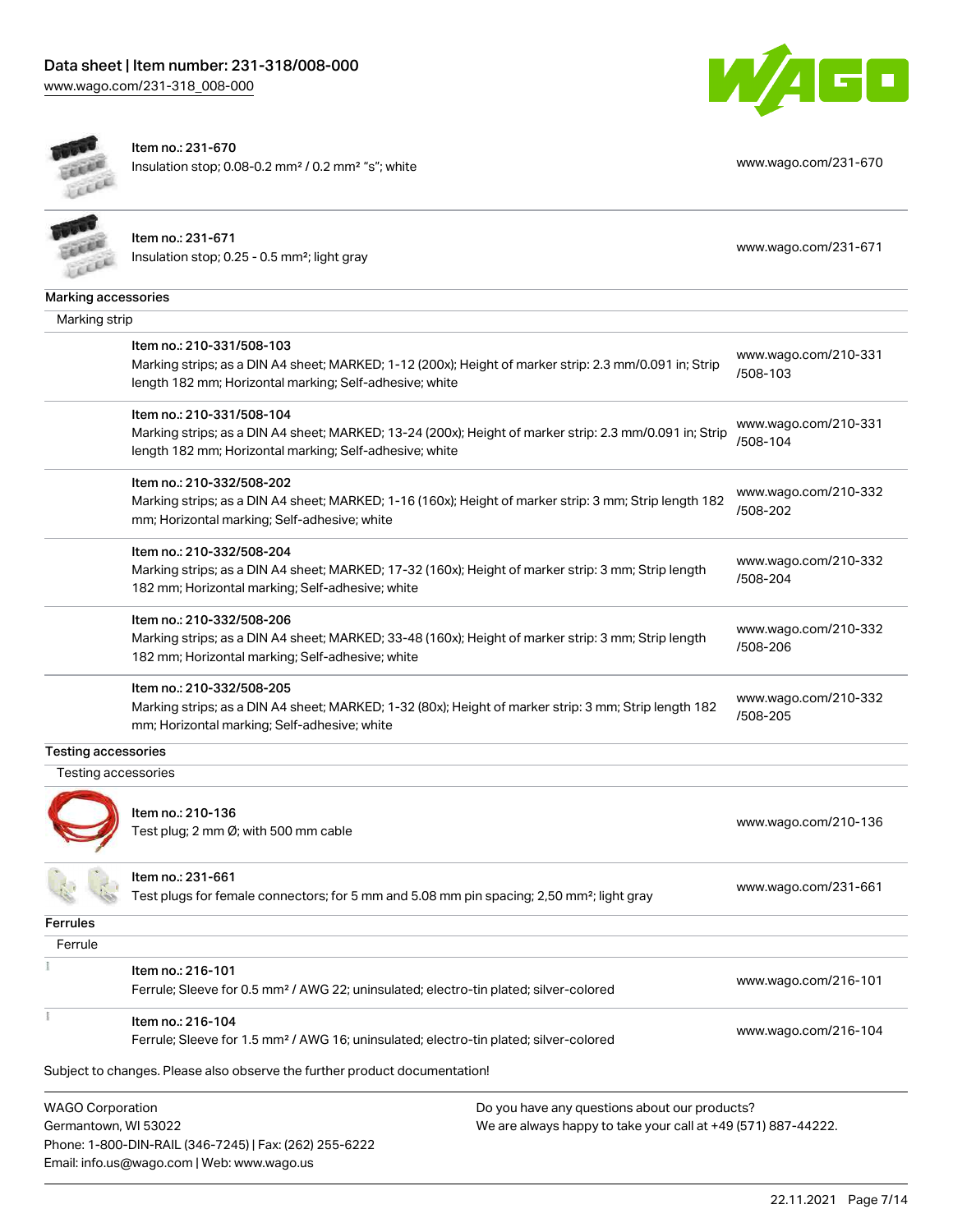# Data sheet | Item number: 231-318/008-000

Phone: 1-800-DIN-RAIL (346-7245) | Fax: (262) 255-6222

Email: info.us@wago.com | Web: www.wago.us

[www.wago.com/231-318\\_008-000](http://www.wago.com/231-318_008-000)

 $\frac{1}{\pi}$ 



|              | Item no.: 216-106<br>Ferrule; Sleeve for 2.5 mm <sup>2</sup> / AWG 14; uninsulated; electro-tin plated; silver-colored                                                             |                                                                                                                | www.wago.com/216-106 |
|--------------|------------------------------------------------------------------------------------------------------------------------------------------------------------------------------------|----------------------------------------------------------------------------------------------------------------|----------------------|
|              | Item no.: 216-102<br>Ferrule; Sleeve for 0.75 mm <sup>2</sup> / AWG 20; uninsulated; electro-tin plated; silver-colored                                                            |                                                                                                                | www.wago.com/216-102 |
|              | Item no.: 216-103<br>Ferrule; Sleeve for 1 mm <sup>2</sup> / AWG 18; uninsulated; electro-tin plated                                                                               |                                                                                                                | www.wago.com/216-103 |
| $\mathbf{1}$ | Item no.: 216-123<br>Ferrule; Sleeve for 1 mm <sup>2</sup> / AWG 18; uninsulated; electro-tin plated; silver-colored                                                               |                                                                                                                | www.wago.com/216-123 |
|              | Item no.: 216-122<br>Ferrule; Sleeve for 0.75 mm <sup>2</sup> / AWG 20; uninsulated; electro-tin plated; silver-colored                                                            |                                                                                                                | www.wago.com/216-122 |
|              | Item no.: 216-124<br>Ferrule; Sleeve for 1.5 mm <sup>2</sup> / AWG 16; uninsulated; electro-tin plated                                                                             |                                                                                                                | www.wago.com/216-124 |
|              | Item no.: 216-142<br>Ferrule; Sleeve for 0.75 mm <sup>2</sup> / 18 AWG; uninsulated; electro-tin plated; electrolytic copper; gastight<br>crimped; acc. to DIN 46228, Part 1/08.92 |                                                                                                                | www.wago.com/216-142 |
|              | Item no.: 216-132<br>Ferrule; Sleeve for 0.34 mm <sup>2</sup> / AWG 24; uninsulated; electro-tin plated                                                                            |                                                                                                                | www.wago.com/216-132 |
|              | Item no.: 216-121<br>Ferrule; Sleeve for 0.5 mm <sup>2</sup> / AWG 22; uninsulated; electro-tin plated; silver-colored                                                             |                                                                                                                | www.wago.com/216-121 |
|              | Item no.: 216-143<br>Ferrule; Sleeve for 1 mm <sup>2</sup> / AWG 18; uninsulated; electro-tin plated; electrolytic copper; gastight<br>crimped; acc. to DIN 46228, Part 1/08.92    |                                                                                                                | www.wago.com/216-143 |
|              | Item no.: 216-131<br>Ferrule; Sleeve for 0.25 mm <sup>2</sup> / AWG 24; uninsulated; electro-tin plated; silver-colored                                                            |                                                                                                                | www.wago.com/216-131 |
|              | Item no.: 216-141<br>Ferrule; Sleeve for 0.5 mm <sup>2</sup> / 20 AWG; uninsulated; electro-tin plated; electrolytic copper; gastight<br>crimped; acc. to DIN 46228, Part 1/08.92  |                                                                                                                | www.wago.com/216-141 |
| I.           | Item no.: 216-152<br>Ferrule; Sleeve for 0.34 mm <sup>2</sup> / AWG 24; uninsulated; electro-tin plated                                                                            |                                                                                                                | www.wago.com/216-152 |
|              | Item no.: 216-203<br>Ferrule; Sleeve for 1 mm <sup>2</sup> / AWG 18; insulated; electro-tin plated; red                                                                            |                                                                                                                | www.wago.com/216-203 |
|              | Item no.: 216-202<br>Ferrule; Sleeve for 0.75 mm <sup>2</sup> / 18 AWG; insulated; electro-tin plated; gray                                                                        |                                                                                                                | www.wago.com/216-202 |
|              | Item no.: 216-151<br>Ferrule; Sleeve for 0.25 mm <sup>2</sup> / AWG 24; uninsulated; electro-tin plated                                                                            |                                                                                                                | www.wago.com/216-151 |
| 1            | Item no.: 216-204<br>Ferrule; Sleeve for 1.5 mm <sup>2</sup> / AWG 16; insulated; electro-tin plated; black                                                                        |                                                                                                                | www.wago.com/216-204 |
|              | Item no.: 216-144<br>Ferrule; Sleeve for 1.5 mm <sup>2</sup> / AWG 16; uninsulated; electro-tin plated; electrolytic copper; gastight                                              |                                                                                                                | www.wago.com/216-144 |
|              | Subject to changes. Please also observe the further product documentation!                                                                                                         |                                                                                                                |                      |
|              | <b>WAGO Corporation</b><br>Germantown, WI 53022                                                                                                                                    | Do you have any questions about our products?<br>We are always happy to take your call at +49 (571) 887-44222. |                      |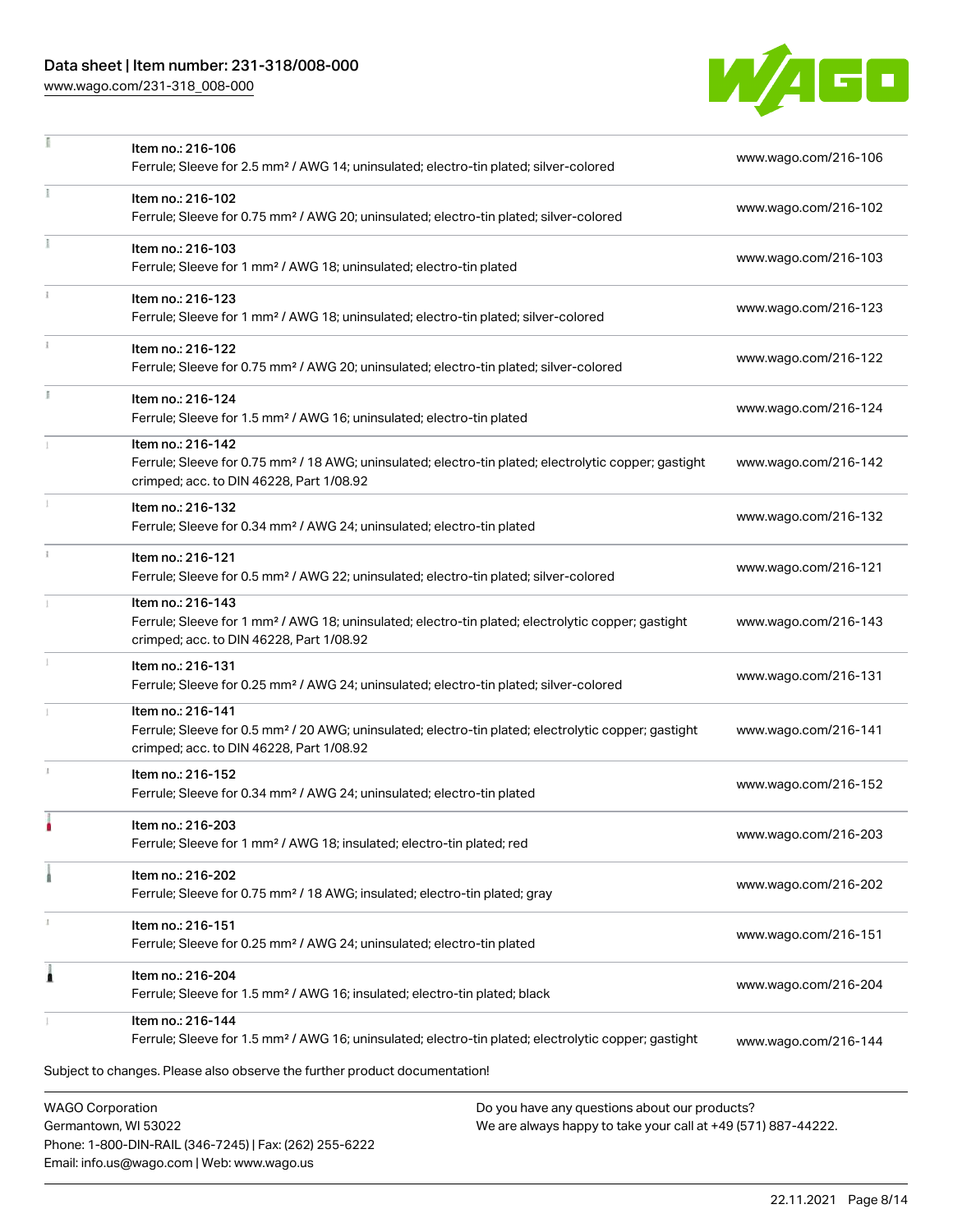[www.wago.com/231-318\\_008-000](http://www.wago.com/231-318_008-000)



crimped; acc. to DIN 46228, Part 1/08.92; silver-colored

| Item no.: 216-201<br>Ferrule; Sleeve for 0.5 mm <sup>2</sup> / 20 AWG; insulated; electro-tin plated; white                                                                                             | www.wago.com/216-201 |
|---------------------------------------------------------------------------------------------------------------------------------------------------------------------------------------------------------|----------------------|
| Item no.: 216-223<br>Ferrule; Sleeve for 1 mm <sup>2</sup> / AWG 18; insulated; electro-tin plated; red                                                                                                 | www.wago.com/216-223 |
| Item no.: 216-241<br>Ferrule; Sleeve for 0.5 mm <sup>2</sup> / 20 AWG; insulated; electro-tin plated; electrolytic copper; gastight<br>crimped; acc. to DIN 46228, Part 4/09.90; white                  | www.wago.com/216-241 |
| Item no.: 216-242<br>Ferrule; Sleeve for 0.75 mm <sup>2</sup> / 18 AWG; insulated; electro-tin plated; electrolytic copper; gastight<br>crimped; acc. to DIN 46228, Part 4/09.90; gray                  | www.wago.com/216-242 |
| Item no.: 216-222<br>Ferrule; Sleeve for 0.75 mm <sup>2</sup> / 18 AWG; insulated; electro-tin plated; gray                                                                                             | www.wago.com/216-222 |
| Item no.: 216-221<br>Ferrule; Sleeve for 0.5 mm <sup>2</sup> / 20 AWG; insulated; electro-tin plated; white                                                                                             | www.wago.com/216-221 |
| Item no.: 216-224<br>Ferrule; Sleeve for 1.5 mm <sup>2</sup> / AWG 16; insulated; electro-tin plated; black                                                                                             | www.wago.com/216-224 |
| Item no.: 216-243<br>Ferrule; Sleeve for 1 mm <sup>2</sup> / AWG 18; insulated; electro-tin plated; electrolytic copper; gastight crimped; www.wago.com/216-243<br>acc. to DIN 46228, Part 4/09.90; red |                      |
| Item no.: 216-244<br>Ferrule; Sleeve for 1.5 mm <sup>2</sup> / AWG 16; insulated; electro-tin plated; electrolytic copper; gastight<br>crimped; acc. to DIN 46228, Part 4/09.90; black                  | www.wago.com/216-244 |
| Item no.: 216-263<br>Ferrule; Sleeve for 1 mm <sup>2</sup> / AWG 18; insulated; electro-tin plated; electrolytic copper; gastight crimped; www.wago.com/216-263<br>acc. to DIN 46228, Part 4/09.90; red |                      |
| Item no.: 216-264<br>Ferrule; Sleeve for 1.5 mm <sup>2</sup> / AWG 16; insulated; electro-tin plated; electrolytic copper; gastight<br>crimped; acc. to DIN 46228, Part 4/09.90; black                  | www.wago.com/216-264 |
| Item no.: 216-284<br>Ferrule; Sleeve for 1.5 mm <sup>2</sup> / AWG 16; insulated; electro-tin plated; electrolytic copper; gastight<br>crimped; acc. to DIN 46228, Part 4/09.90; black                  | www.wago.com/216-284 |
| Item no.: 216-262<br>Ferrule; Sleeve for 0.75 mm <sup>2</sup> / 18 AWG; insulated; electro-tin plated; electrolytic copper; gastight<br>crimped; acc. to DIN 46228, Part 4/09.90; gray                  | www.wago.com/216-262 |
| Item no.: 216-301<br>Ferrule; Sleeve for 0.25 mm <sup>2</sup> / AWG 24; insulated; electro-tin plated; yellow                                                                                           | www.wago.com/216-301 |
| Item no.: 216-321<br>Ferrule; Sleeve for 0.25 mm <sup>2</sup> / AWG 24; insulated; electro-tin plated; yellow                                                                                           | www.wago.com/216-321 |
| Item no.: 216-322<br>Ferrule; Sleeve for 0.34 mm <sup>2</sup> / 22 AWG; insulated; electro-tin plated; green                                                                                            | www.wago.com/216-322 |
| Item no.: 216-302                                                                                                                                                                                       |                      |

Subject to changes. Please also observe the further product documentation!

WAGO Corporation Germantown, WI 53022 Phone: 1-800-DIN-RAIL (346-7245) | Fax: (262) 255-6222 Email: info.us@wago.com | Web: www.wago.us Do you have any questions about our products? We are always happy to take your call at +49 (571) 887-44222.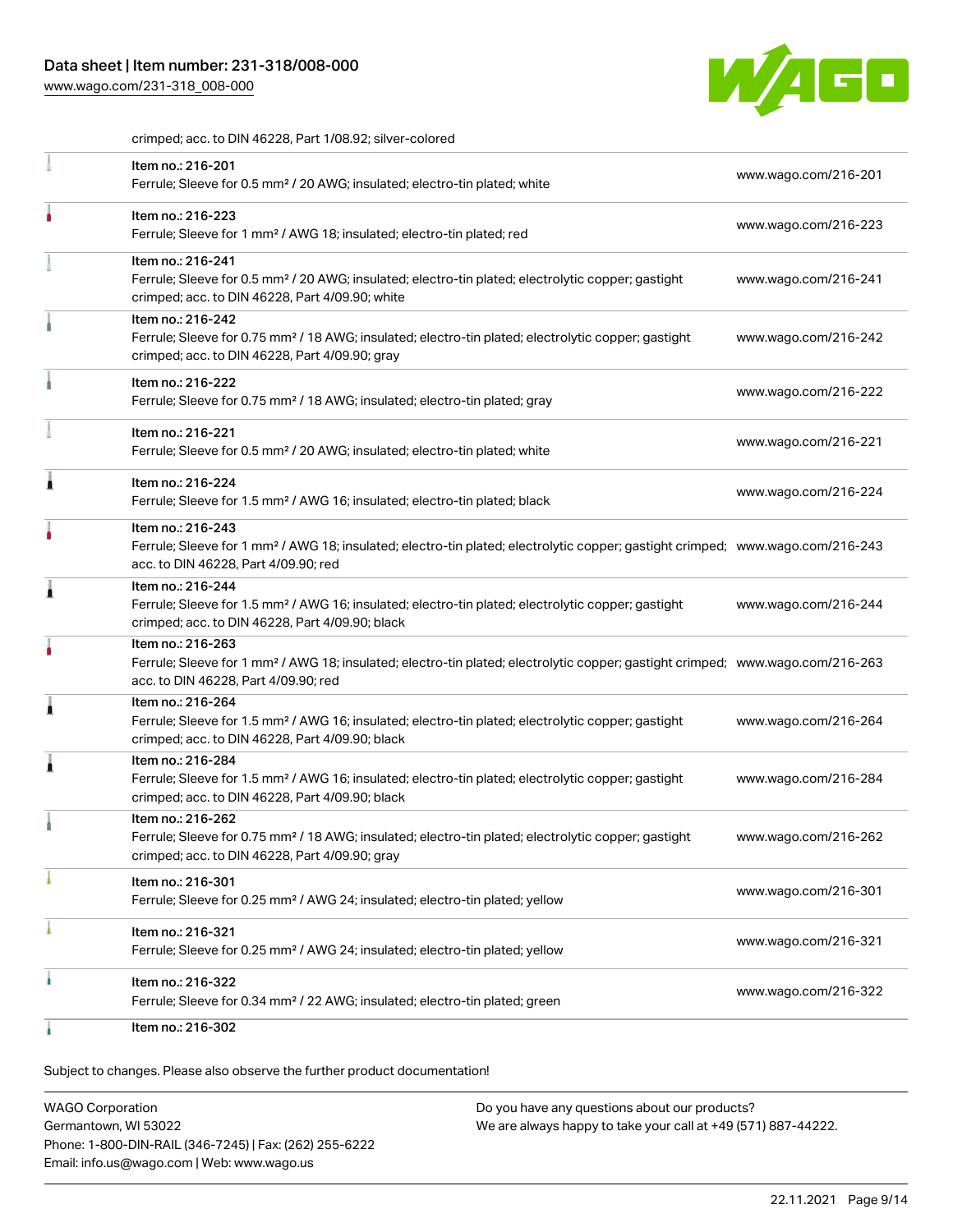

Ferrule; Sleeve for 0.34 mm² / 22 AWG; insulated; electro-tin plated; light turquoise [www.wago.com/216-302](http://www.wago.com/216-302)

| Mounting             |                                                                                            |                      |  |  |  |  |  |
|----------------------|--------------------------------------------------------------------------------------------|----------------------|--|--|--|--|--|
| Mounting accessories |                                                                                            |                      |  |  |  |  |  |
|                      | Item no.: 209-137                                                                          |                      |  |  |  |  |  |
|                      | Mounting adapter; can be used as end stop; 6.5 mm wide; gray                               | www.wago.com/209-137 |  |  |  |  |  |
| Mounting adapter     |                                                                                            |                      |  |  |  |  |  |
| Mounting accessories |                                                                                            |                      |  |  |  |  |  |
|                      |                                                                                            |                      |  |  |  |  |  |
|                      | Item no.: 209-148<br>Multi mounting adapter; for DIN-35 rail; 25 mm wide; gray             | www.wago.com/209-148 |  |  |  |  |  |
|                      |                                                                                            |                      |  |  |  |  |  |
| <b>Tools</b>         |                                                                                            |                      |  |  |  |  |  |
| Operating tool       |                                                                                            |                      |  |  |  |  |  |
|                      | Item no.: 209-130                                                                          | www.wago.com/209-130 |  |  |  |  |  |
|                      | Operating tool; suitable for 264, 280 and 281 Series; 1-way; of insulating material; white |                      |  |  |  |  |  |
|                      | Item no.: 209-132                                                                          |                      |  |  |  |  |  |
|                      | Operating tool; for connecting comb-style jumper bar; 2-way; of insulating material        | www.wago.com/209-132 |  |  |  |  |  |
|                      | Item no.: 231-159                                                                          |                      |  |  |  |  |  |
|                      | Operating tool; natural                                                                    | www.wago.com/231-159 |  |  |  |  |  |
|                      | Item no.: 231-231                                                                          |                      |  |  |  |  |  |
|                      | Combination operating tool; red                                                            | www.wago.com/231-231 |  |  |  |  |  |
|                      |                                                                                            |                      |  |  |  |  |  |
|                      | Item no.: 231-131                                                                          | www.wago.com/231-131 |  |  |  |  |  |
|                      | Operating tool; made of insulating material; 1-way; loose; white                           |                      |  |  |  |  |  |
|                      |                                                                                            |                      |  |  |  |  |  |
|                      | Item no.: 231-291<br>Operating tool; made of insulating material; 1-way; loose; red        | www.wago.com/231-291 |  |  |  |  |  |
|                      |                                                                                            |                      |  |  |  |  |  |
|                      | Item no.: 280-432                                                                          |                      |  |  |  |  |  |
|                      | Operating tool; made of insulating material; 2-way; white                                  | www.wago.com/280-432 |  |  |  |  |  |
|                      | Item no.: 280-434                                                                          |                      |  |  |  |  |  |
|                      | Operating tool; made of insulating material; 4-way                                         | www.wago.com/280-434 |  |  |  |  |  |
|                      |                                                                                            |                      |  |  |  |  |  |
|                      | Item no.: 280-437<br>Operating tool; made of insulating material; 7-way                    | www.wago.com/280-437 |  |  |  |  |  |
|                      |                                                                                            |                      |  |  |  |  |  |
|                      | Item no.: 280-440                                                                          | www.wago.com/280-440 |  |  |  |  |  |
|                      | Operating tool; made of insulating material; 10-way                                        |                      |  |  |  |  |  |
|                      | Item no.: 280-435                                                                          |                      |  |  |  |  |  |
|                      | Operating tool; made of insulating material; 5-way; gray                                   | www.wago.com/280-435 |  |  |  |  |  |
|                      |                                                                                            |                      |  |  |  |  |  |

Subject to changes. Please also observe the further product documentation!

WAGO Corporation Germantown, WI 53022 Phone: 1-800-DIN-RAIL (346-7245) | Fax: (262) 255-6222 Email: info.us@wago.com | Web: www.wago.us Do you have any questions about our products? We are always happy to take your call at +49 (571) 887-44222.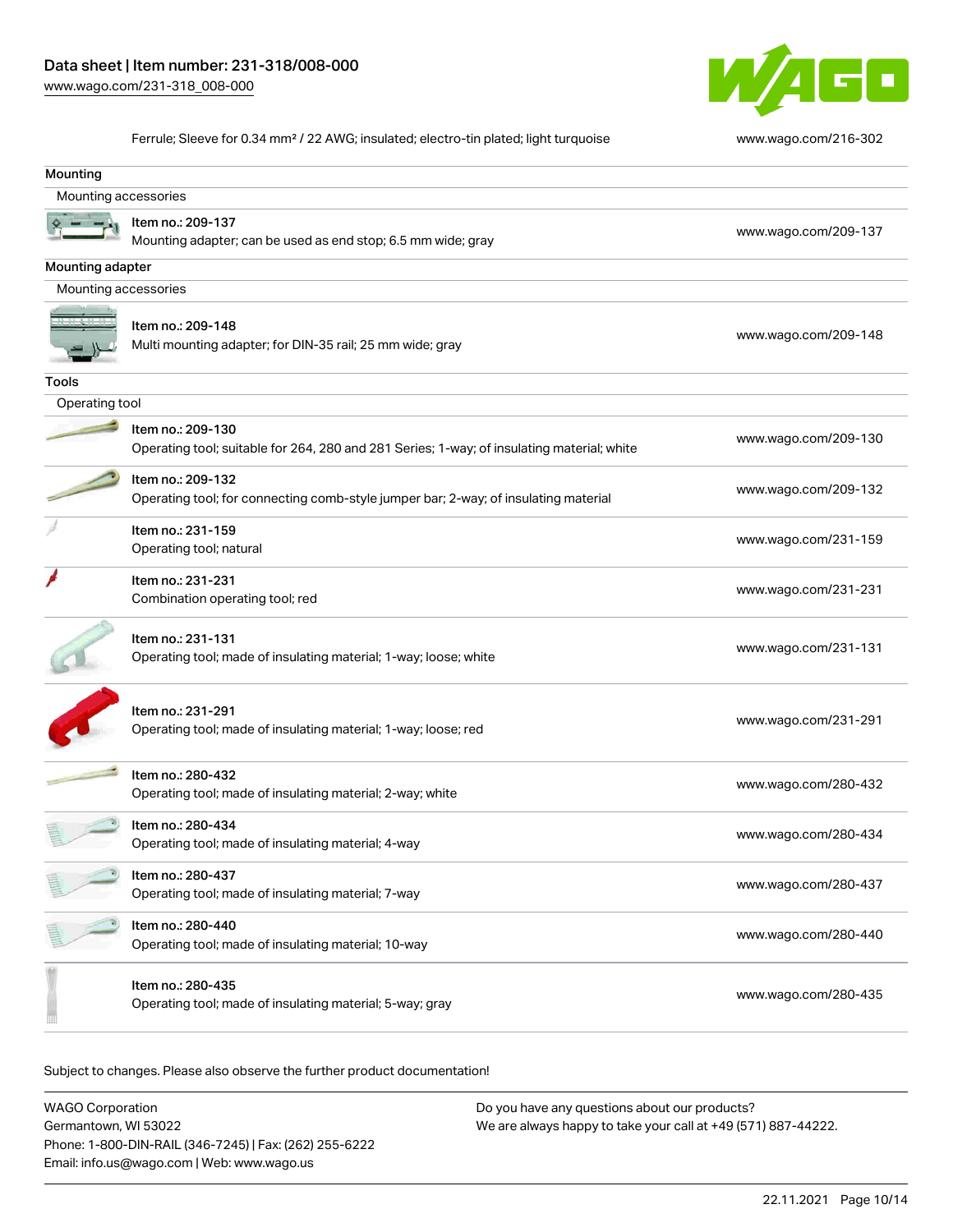# Data sheet | Item number: 231-318/008-000

[www.wago.com/231-318\\_008-000](http://www.wago.com/231-318_008-000)



|         | Item no.: 280-436                                    | www.wago.com/280-436 |
|---------|------------------------------------------------------|----------------------|
|         | Operating tool; made of insulating material; 6-way   |                      |
|         | Item no.: 280-438                                    |                      |
|         | Operating tool; made of insulating material; 8-way   | www.wago.com/280-438 |
|         | Item no.: 280-433                                    | www.wago.com/280-433 |
|         | Operating tool; made of insulating material; 3-way   |                      |
| Jumpers |                                                      |                      |
| Jumper  |                                                      |                      |
|         | Item no.: 231-905                                    | www.wago.com/231-905 |
|         | Jumper; for conductor entry; 5-way; insulated; gray  |                      |
|         | Item no.: 231-903                                    | www.wago.com/231-903 |
|         | Jumper; for conductor entry; 3-way; insulated; gray  |                      |
|         | Item no.: 231-907                                    |                      |
|         | Jumper; for conductor entry; 7-way; insulated; gray  | www.wago.com/231-907 |
|         | Item no.: 231-910                                    |                      |
|         | Jumper; for conductor entry; 10-way; insulated; gray | www.wago.com/231-910 |
|         | Item no.: 231-902                                    |                      |
|         | Jumper; for conductor entry; 2-way; insulated; gray  | www.wago.com/231-902 |
|         |                                                      |                      |

### Downloads Documentation

| <b>Additional Information</b>     |            |               |          |
|-----------------------------------|------------|---------------|----------|
| Technical explanations            | 2019 Apr 3 | pdf<br>2.0 MB | Download |
|                                   |            |               |          |
| <b>CAD files</b>                  |            |               |          |
| CAD data                          |            |               |          |
| 2D/3D Models 231-318/008-000      |            | <b>URL</b>    | Download |
| <b>CAE data</b>                   |            |               |          |
| EPLAN Data Portal 231-318/008-000 |            | <b>URL</b>    | Download |
| ZUKEN Portal 231-318/008-000      |            | <b>URL</b>    | Download |
| EPLAN Data Portal 231-318/008-000 |            | <b>URL</b>    | Download |
|                                   |            |               |          |

Subject to changes. Please also observe the further product documentation!

WAGO Corporation Germantown, WI 53022 Phone: 1-800-DIN-RAIL (346-7245) | Fax: (262) 255-6222 Email: info.us@wago.com | Web: www.wago.us Do you have any questions about our products? We are always happy to take your call at +49 (571) 887-44222.

22.11.2021 Page 11/14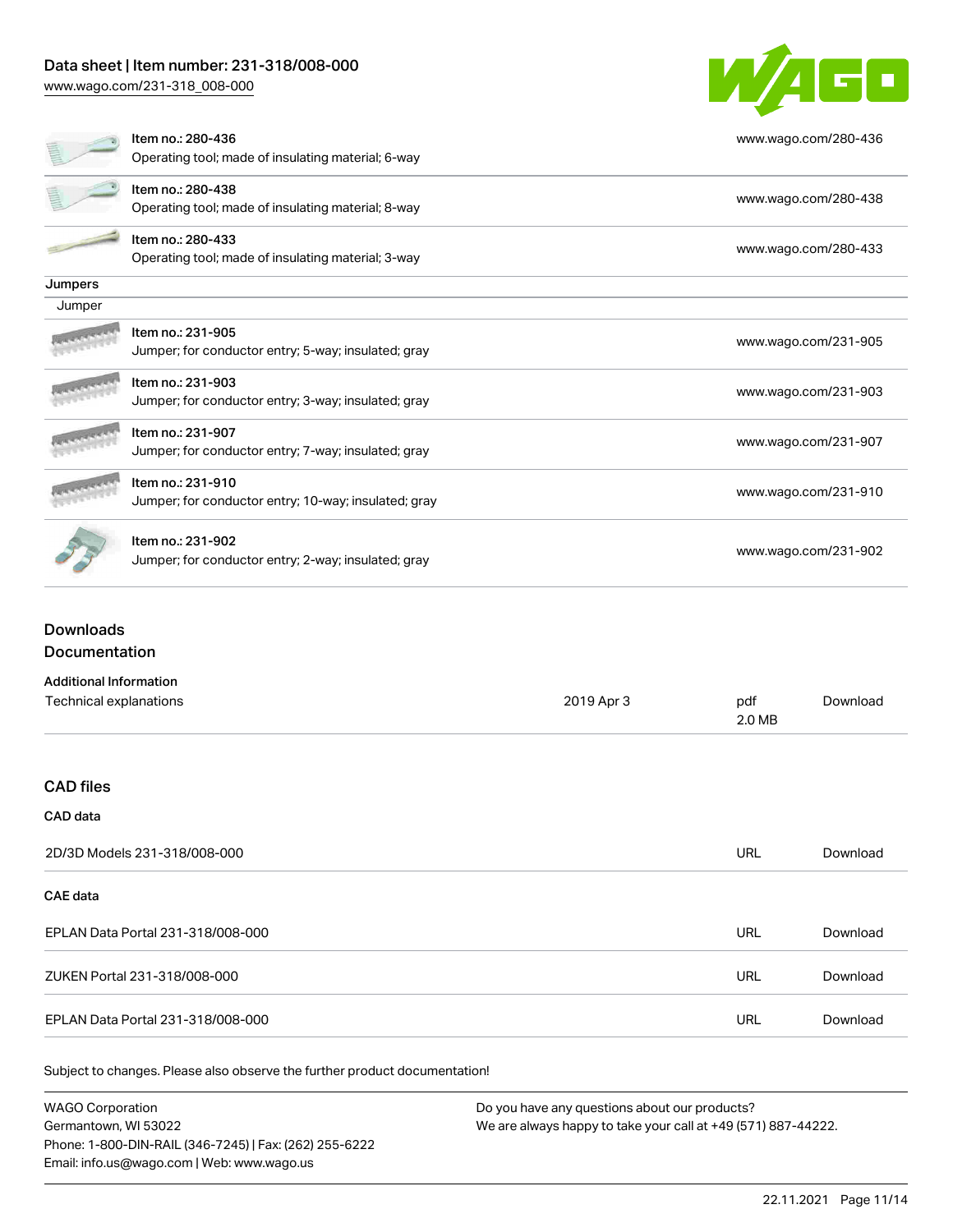

### Environmental Product Compliance

Compliance Search

| Environmental Product Compliance 231-318/008-000                                                       | URL | Download |
|--------------------------------------------------------------------------------------------------------|-----|----------|
| 1-conductor female connector; CAGE CLAMP <sup>®</sup> ; 2.5 mm <sup>2</sup> ; Pin spacing 5.08 mm; 18- |     |          |
| pole; Snap-in mounting feet; 2,50 mm <sup>2</sup> ; orange                                             |     |          |

### Installation Notes



Inserting a conductor via 3.5 mm screwdriver – CAGE CLAMP® actuation parallel to conductor entry.



Inserting a conductor via 3.5 mm screwdriver – CAGE CLAMP® actuation perpendicular to conductor entry.



Inserting a conductor into CAGE CLAMP® unit via operating lever (231-291).



Inserting a conductor via operating tool.

Subject to changes. Please also observe the further product documentation!

WAGO Corporation Germantown, WI 53022 Phone: 1-800-DIN-RAIL (346-7245) | Fax: (262) 255-6222 Email: info.us@wago.com | Web: www.wago.us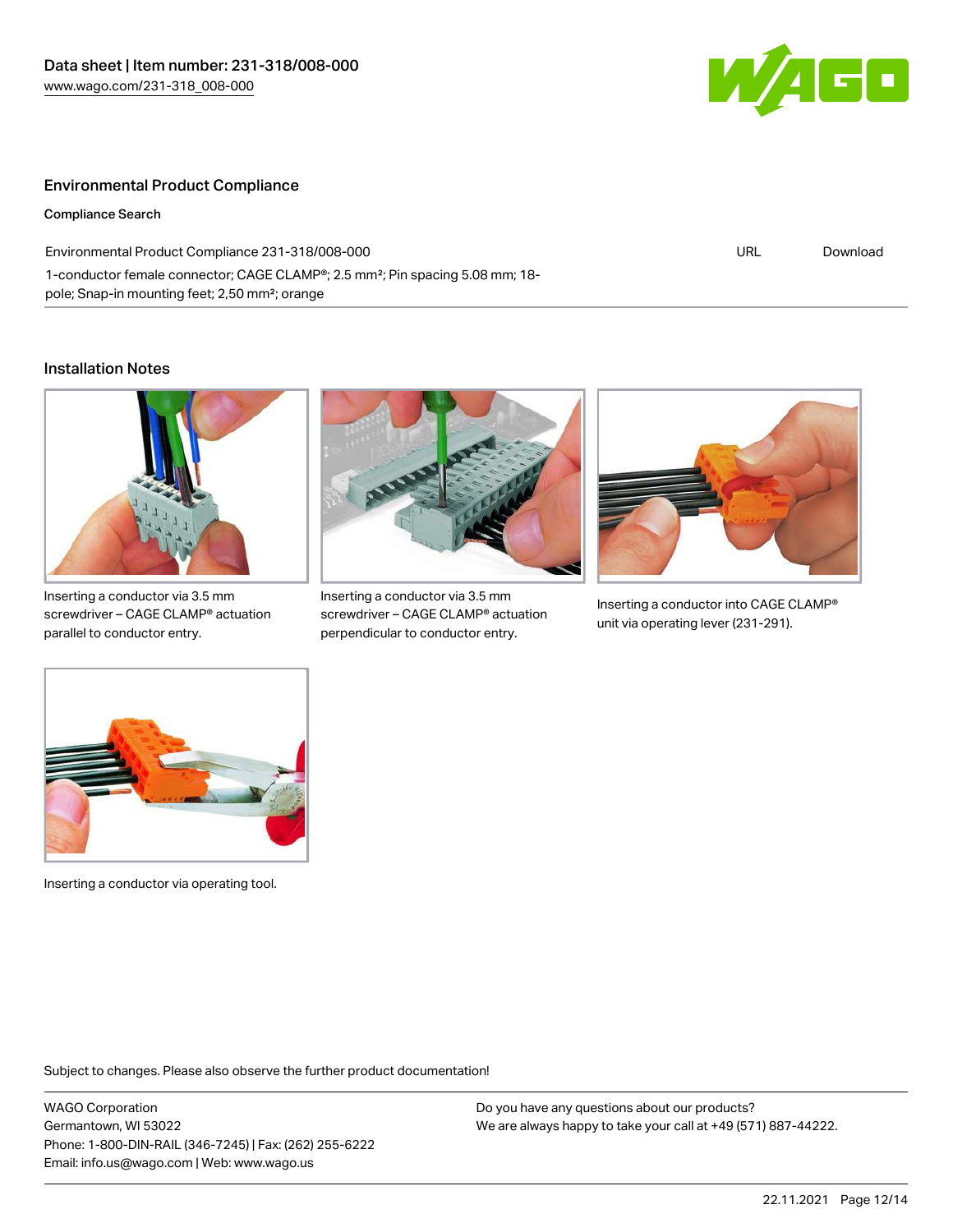



Coding a female connector by removing coding finger(s).



Testing – female connector with CAGE CLAMP®

Integrated test ports for testing perpendicular to conductor entry via 2 or 2.3 mm Ø test plug

#### Installation



Male connector with strain relief plate



Strain relief housing shown with a male connector equipped with CAGE CLAMP®

Subject to changes. Please also observe the further product documentation!

WAGO Corporation Germantown, WI 53022 Phone: 1-800-DIN-RAIL (346-7245) | Fax: (262) 255-6222 Email: info.us@wago.com | Web: www.wago.us